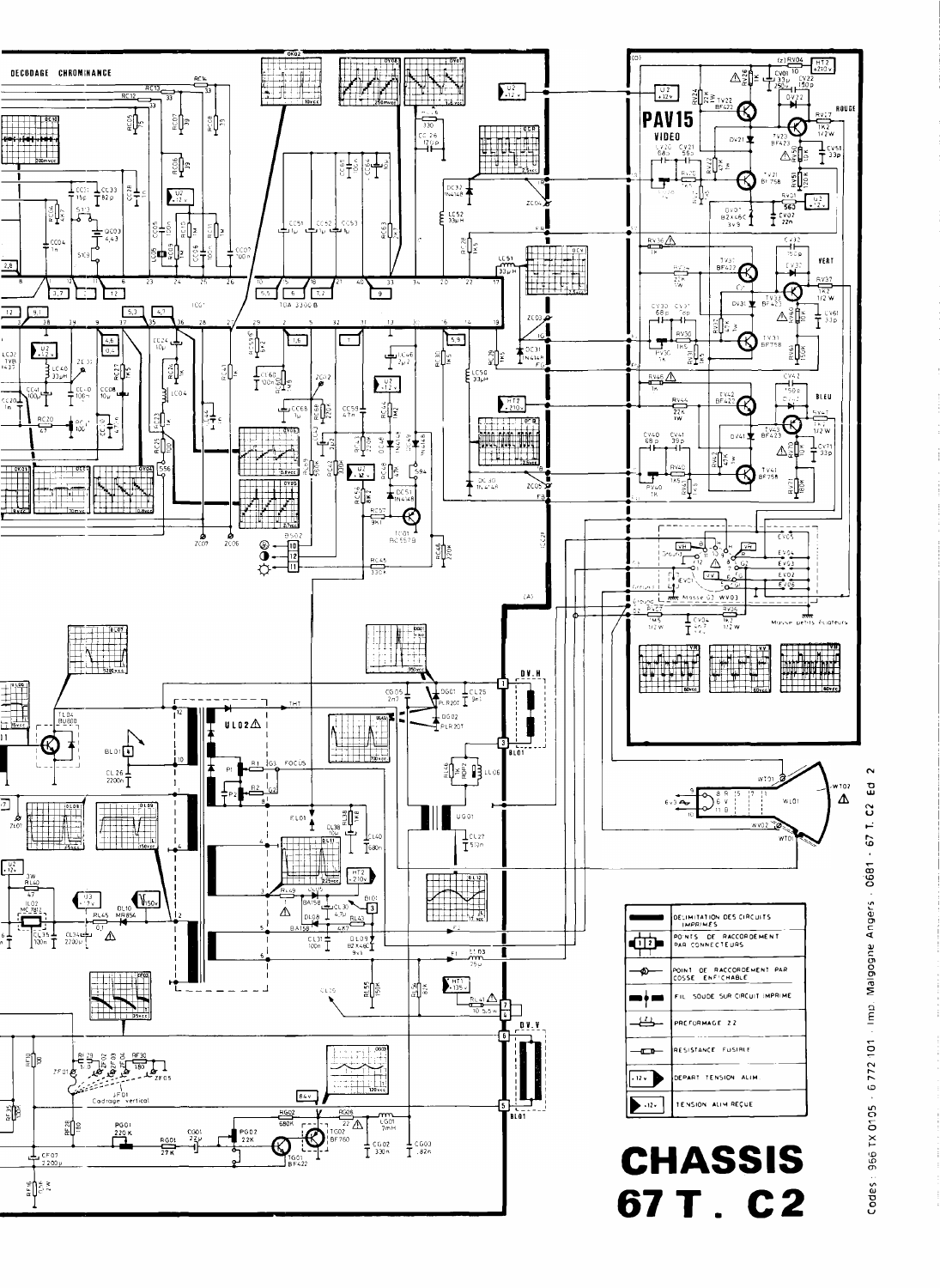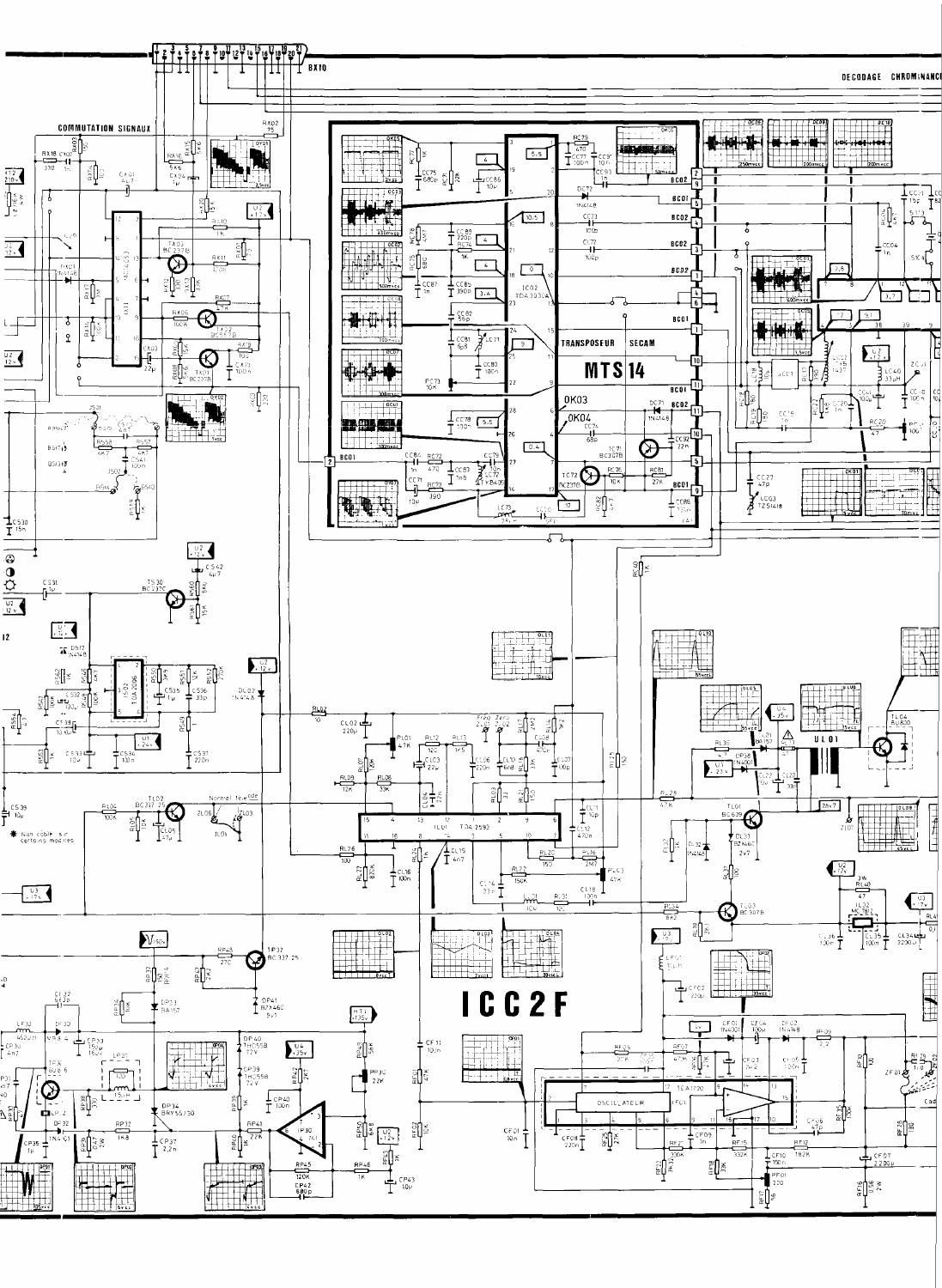

|                                                                                                                                                                                                                                                                               |                                                                                                                                | and the state of the state of<br>- 0<br>$E^{\prime}$ $B$                                                                                                                                                                                                                                                                                                                                                                                                                                                                                                                                                                 |
|-------------------------------------------------------------------------------------------------------------------------------------------------------------------------------------------------------------------------------------------------------------------------------|--------------------------------------------------------------------------------------------------------------------------------|--------------------------------------------------------------------------------------------------------------------------------------------------------------------------------------------------------------------------------------------------------------------------------------------------------------------------------------------------------------------------------------------------------------------------------------------------------------------------------------------------------------------------------------------------------------------------------------------------------------------------|
|                                                                                                                                                                                                                                                                               |                                                                                                                                | $B \rightarrow B$                                                                                                                                                                                                                                                                                                                                                                                                                                                                                                                                                                                                        |
| Contraste                                                                                                                                                                                                                                                                     |                                                                                                                                |                                                                                                                                                                                                                                                                                                                                                                                                                                                                                                                                                                                                                          |
| Volume                                                                                                                                                                                                                                                                        |                                                                                                                                | י≈                                                                                                                                                                                                                                                                                                                                                                                                                                                                                                                                                                                                                       |
| Couleur                                                                                                                                                                                                                                                                       |                                                                                                                                | $\sigma$ —                                                                                                                                                                                                                                                                                                                                                                                                                                                                                                                                                                                                               |
| Lumere                                                                                                                                                                                                                                                                        |                                                                                                                                |                                                                                                                                                                                                                                                                                                                                                                                                                                                                                                                                                                                                                          |
|                                                                                                                                                                                                                                                                               |                                                                                                                                |                                                                                                                                                                                                                                                                                                                                                                                                                                                                                                                                                                                                                          |
|                                                                                                                                                                                                                                                                               |                                                                                                                                |                                                                                                                                                                                                                                                                                                                                                                                                                                                                                                                                                                                                                          |
| Marise                                                                                                                                                                                                                                                                        |                                                                                                                                |                                                                                                                                                                                                                                                                                                                                                                                                                                                                                                                                                                                                                          |
|                                                                                                                                                                                                                                                                               |                                                                                                                                |                                                                                                                                                                                                                                                                                                                                                                                                                                                                                                                                                                                                                          |
| Veile                                                                                                                                                                                                                                                                         |                                                                                                                                |                                                                                                                                                                                                                                                                                                                                                                                                                                                                                                                                                                                                                          |
|                                                                                                                                                                                                                                                                               |                                                                                                                                |                                                                                                                                                                                                                                                                                                                                                                                                                                                                                                                                                                                                                          |
| Marcher                                                                                                                                                                                                                                                                       |                                                                                                                                | $\pm$ 31                                                                                                                                                                                                                                                                                                                                                                                                                                                                                                                                                                                                                 |
| $+1c$ v                                                                                                                                                                                                                                                                       |                                                                                                                                |                                                                                                                                                                                                                                                                                                                                                                                                                                                                                                                                                                                                                          |
|                                                                                                                                                                                                                                                                               |                                                                                                                                |                                                                                                                                                                                                                                                                                                                                                                                                                                                                                                                                                                                                                          |
|                                                                                                                                                                                                                                                                               |                                                                                                                                | -∪ t                                                                                                                                                                                                                                                                                                                                                                                                                                                                                                                                                                                                                     |
|                                                                                                                                                                                                                                                                               |                                                                                                                                | a da ya 1<br><b>U</b> 3 BS 02                                                                                                                                                                                                                                                                                                                                                                                                                                                                                                                                                                                            |
| PHOL<br>CAG HF<br><b>PP30</b><br>$^1$ REGIAUE $^1$ 3° v.<br>والمستنبين<br>the contract of the company of the                                                                                                                                                                  | -----                                                                                                                          | $\mathbf{\bar{A}}_{\text{INGA}}^{\text{DSL}}$                                                                                                                                                                                                                                                                                                                                                                                                                                                                                                                                                                            |
| <b>LHOI</b><br>ALIM.<br>A F<br>---------                                                                                                                                                                                                                                      | $\frac{1}{7}$ $\frac{1}{2}$ $\frac{1}{2}$ $\frac{1}{2}$ $\frac{1}{2}$ $\frac{1}{2}$<br><b>EMT11/11A</b><br>$\frac{1}{1}$ CD206 |                                                                                                                                                                                                                                                                                                                                                                                                                                                                                                                                                                                                                          |
| LIO REI 392 MHZ<br>$\frac{1}{2}$ PF01<br>AMPLITUDE THAME                                                                                                                                                                                                                      | $\left  \frac{1}{T} \right $ (D205)<br>$\mathbf{r}$                                                                            |                                                                                                                                                                                                                                                                                                                                                                                                                                                                                                                                                                                                                          |
| HFI<br>_____________<br>$\mathcal{L}(\mathcal{A},\mathcal{A})$ , and $\mathcal{L}(\mathcal{A},\mathcal{A})$<br><b>PL 01</b><br>$\sim 100$                                                                                                                                     | <u>да</u><br>$\frac{1}{7}$ 220p                                                                                                | $\begin{array}{c}\begin{array}{c}\begin{smallmatrix}C\\U\end{smallmatrix}\\ \begin{smallmatrix}U\end{smallmatrix}\end{array}\end{array}\begin{bmatrix}\begin{smallmatrix}C\\U\end{smallmatrix}\end{bmatrix}=\begin{array}{c}\begin{smallmatrix}C\\U\end{smallmatrix}\\ \begin{smallmatrix}U\end{smallmatrix}\end{array}$                                                                                                                                                                                                                                                                                                 |
| LS01<br>FILIRE SON<br>$F^R$ $F^R$ $D^U$ $F^M$ $F^M$ $F^M$ $F^M$ $F^M$<br>$ISDZ$<br>FILTRE SON<br>BALAYAGE [<br>$\overline{\phantom{a}}$                                                                                                                                       | 14.<br>___________<br>$\frac{1}{7}$ $\frac{10202}{220p}$<br>∲९≮्भ<br>⋰                                                         | <b>PRISES</b>                                                                                                                                                                                                                                                                                                                                                                                                                                                                                                                                                                                                            |
| الرابعة وسابق المرابط<br>$\mathcal{L}^{\mathcal{L}}(\mathcal{L}^{\mathcal{L}})$ and $\mathcal{L}^{\mathcal{L}}(\mathcal{L}^{\mathcal{L}})$ .<br>_____<br>LSD1<br>DEMODUL SON<br>PLD3<br>PHASE STATIGUE<br>$\frac{1}{2}$ and $\frac{1}{2}$ and $\frac{1}{2}$ and $\frac{1}{2}$ |                                                                                                                                | <b>MAGPhone</b><br><b>HPS</b>                                                                                                                                                                                                                                                                                                                                                                                                                                                                                                                                                                                            |
| الكعما كطاح والمار<br>$\overline{\phantom{a}}$<br>GAIN VOIR RETARDER<br>P C 21                                                                                                                                                                                                | $\frac{1}{255 \text{ MHz}}$ $\frac{1}{100201}$<br>$\phi$<br><b>PRAIDY</b><br>$-0$                                              | <b>CONTRACTOR</b>                                                                                                                                                                                                                                                                                                                                                                                                                                                                                                                                                                                                        |
| - -<br>$\cdots$ $\cdots$<br>————                                                                                                                                                                                                                                              | 外行<br><b>AHC</b><br>$\sum_{i=1}^{n}$<br>$\phi$<br><b>∽∼∼</b>                                                                   | $^{10}24$<br>$-\frac{C[38]}{1000}$                                                                                                                                                                                                                                                                                                                                                                                                                                                                                                                                                                                       |
| CHROMA<br>____<br>LCDZ<br>$\sim$ $\sim$<br>$\frac{1}{\sqrt{1-\frac{1}{2}}}\int_{0}^{\frac{1}{2}}\frac{f(HA^{2}S_{1}F_{1}}{1-\frac{1}{2}})dx$<br><b>PG01</b><br>CUNCENTRATION EN<br>________                                                                                   | ╶┿╍╍╼╼<br><b>Assistant Adventure</b><br>$\frac{00204}{2}$<br>√∕ हैं<br>$A$ the $A$<br>ឪា                                       |                                                                                                                                                                                                                                                                                                                                                                                                                                                                                                                                                                                                                          |
| $\overline{\phantom{a}}$ . C 0 3<br>TRAPPE SOUS PORTEUSE<br><b>PG02</b><br>AMPLITUDE EID<br>مستناها المرادي                                                                                                                                                                   | $\frac{\frac{1}{22}}{\frac{1}{22}}$<br>8 11N4148<br>კა≖ია<br>$\lambda$ site<br>645                                             | $\begin{bmatrix} 0 \\ 0 \\ 1 \end{bmatrix}$<br>C 533                                                                                                                                                                                                                                                                                                                                                                                                                                                                                                                                                                     |
| PCTL<br>REGLAGE FOR<br><b>PV20</b><br>UAIN VOIE ROUGE<br>$\sim$<br>$-- - -$                                                                                                                                                                                                   | 套<br>RO203<br>$\bigoplus$ HD201<br>—————<br>╼ञ—<br>╼                                                                           | $-10\nu$                                                                                                                                                                                                                                                                                                                                                                                                                                                                                                                                                                                                                 |
| <b>VIDEO</b><br>167<br>REGLAGE FOR<br><b>MTS</b><br>GAIN VOIE VERTE<br><b>PY3D</b><br>L C 72<br>REGLAGE CLOCHE<br>GAIN VOIE HIFTH                                                                                                                                             | - 00201 年名。                                                                                                                    |                                                                                                                                                                                                                                                                                                                                                                                                                                                                                                                                                                                                                          |
| <b>P V 4 0</b><br>$\lfloor$ C 7 3<br>TRAPPE SOUS PORTEUSE                                                                                                                                                                                                                     | <b>EMTII</b> : SN 76881 - Ipite 9v (6F22) Eversion                                                                             | $mg = \frac{B506}{C}$                                                                                                                                                                                                                                                                                                                                                                                                                                                                                                                                                                                                    |
|                                                                                                                                                                                                                                                                               | EMTIIA: SN 76881A Spiles Tv5 (R6)-2mVersion<br>DD203 $\blacktriangleright$                                                     | $rac{8507}{2}$<br>⊥∕Ø)—                                                                                                                                                                                                                                                                                                                                                                                                                                                                                                                                                                                                  |
|                                                                                                                                                                                                                                                                               |                                                                                                                                | (53)<br>停心                                                                                                                                                                                                                                                                                                                                                                                                                                                                                                                                                                                                               |
|                                                                                                                                                                                                                                                                               |                                                                                                                                | $\frac{BSOB}{ESCO}$<br>$\gamma$                                                                                                                                                                                                                                                                                                                                                                                                                                                                                                                                                                                          |
|                                                                                                                                                                                                                                                                               |                                                                                                                                | $\frac{8509}{2}$<br>$\begin{tabular}{ll} \quad \bullet\textcolor{red}{\bigstar} & \textcolor{red}{\bigstar} & \textcolor{red}{\bigstar} & \textcolor{red}{\bigstar} & \textcolor{red}{\bigstar} & \textcolor{red}{\bigstar} & \textcolor{red}{\bigstar} \\ & \textcolor{red}{\bigstar} & \textcolor{red}{\bigstar} & \textcolor{red}{\bigstar} & \textcolor{red}{\bigstar} & \textcolor{red}{\bigstar} & \textcolor{red}{\bigstar} & \textcolor{red}{\bigstar} \\ & \textcolor{red}{\bigstar} & \textcolor{red}{\bigstar} & \textcolor{red}{\bigstar} & \textcolor{red}{\bigstar} & \textcolor{red}{\big$<br><b>Lo</b> — |
| <b>Version SN 76832 AN</b>                                                                                                                                                                                                                                                    |                                                                                                                                | $V_{\mathbf{H}}$                                                                                                                                                                                                                                                                                                                                                                                                                                                                                                                                                                                                         |
| RD45                                                                                                                                                                                                                                                                          |                                                                                                                                |                                                                                                                                                                                                                                                                                                                                                                                                                                                                                                                                                                                                                          |
| LD15.                                                                                                                                                                                                                                                                         |                                                                                                                                |                                                                                                                                                                                                                                                                                                                                                                                                                                                                                                                                                                                                                          |